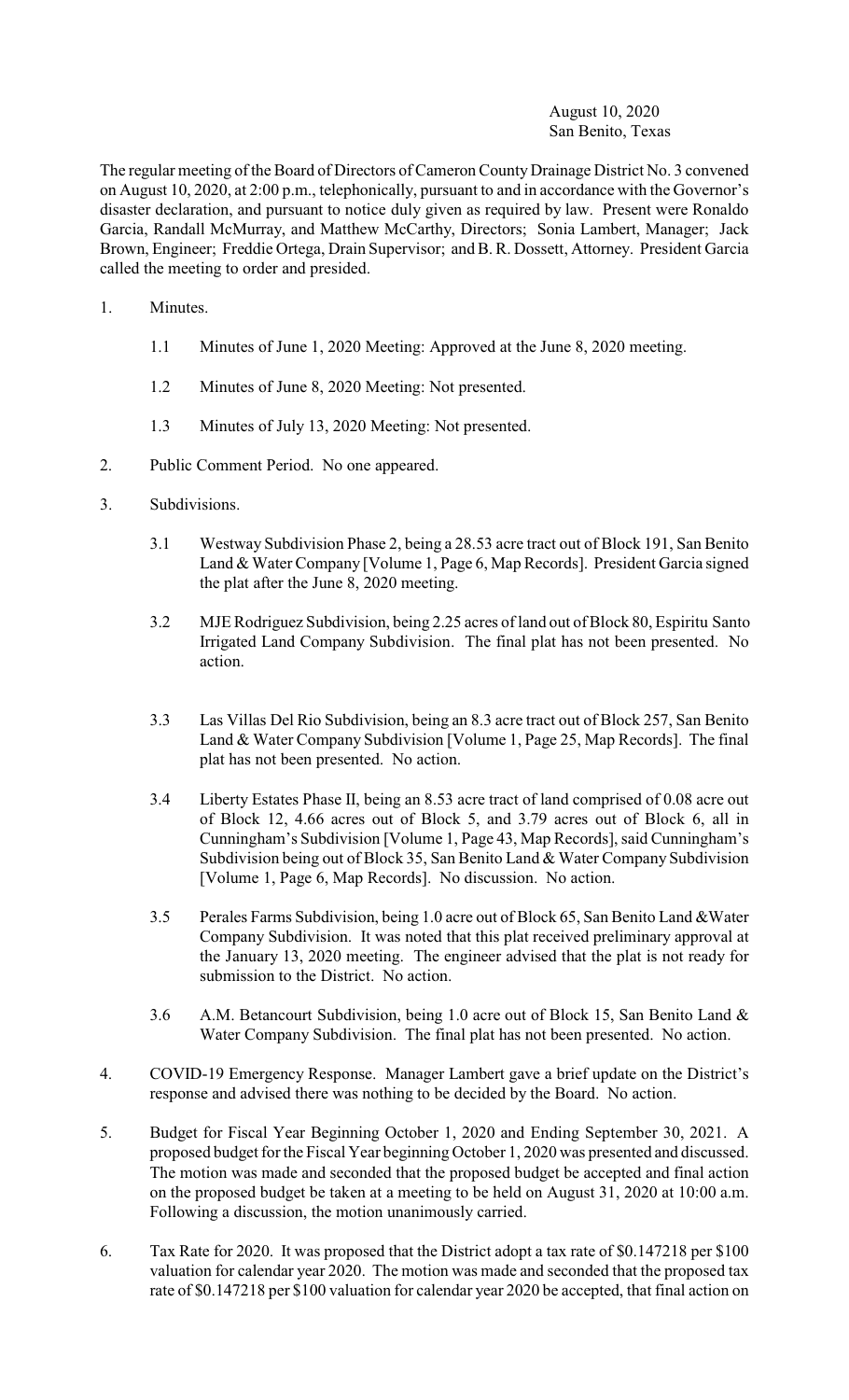the proposed tax rate be taken at the August 31, 2020 meeting, and the required notice of public hearing on tax rate be published as required by law. Following a discussion, the motion unanimously carried.

- 7. Tax Rate for 2020. It was noted that the Tax Code, as amended, requires that a person be designated to calculate No-New-Revenue Tax Rates and Voter Approval Rates and to certify the Tax Rate Calculation Worksheets for the District. The motion was made and seconded that the Manager of the District, presently Sonia Lambert, is the person designated to calculate the No-New-Revenue Tax Rates and Voter Approval Rates and to certify the Tax Rate Calculation Worksheets for the District. Following a discussion, the motion unanimously carried.
- 8. NRCS Disaster Relief/EWP Grant for Repairs.
	- 8.1 Status Report. Rhyner and H20 have completed their contracts. Diamond 8 Industries is presently on schedule.
	- 8.2 Consider and Take Action on Using Funds Budgeted for East Line Relief and Other Projects for This Repairs Project. Manager Lambert noted that \$2.8 million had been dedicated to the East Line Relief Project in the budget for this fiscal year, and recommended the East Line Relief Project be deferred to the fiscal year commencing October 1, 2020, and the \$2.8 million be used for this project instead. The motion was made and seconded that the East Line Relief Project be deferred to the fiscal year commencing October 1, 2020, and that the \$2.8 million designated for the East Line Project be used for the District's the NRCS Disaster Relief/EWP Grant for Repairs Project instead. Following a discussion, the motion unanimously carried.
- 9. Pollution Control/MS4 Permit: Tire and Debris Pickup and Disposal. The meeting with the County has not been rescheduled due to the COVID-19 pandemic.
- 10. Vehicles/Equipment.
	- 10.1 Backhoe Purchased at March 9, 2020 Meeting. The machine was delivered on July 23, 2020 and is in service:

Case 2: 2020 Case 590SN Backhoe, Serial Number NLC775046

## 11. Projects.

- 11.1 EWP Grant. Discussed under Agenda Item 8.
- 11.2 Hydrologic and Hydraulic Model Update. No report. No action required at this time.
- 11.3 Drain A Improvements Grant. The grant still has not been closed out. No action required at this time.
- 11.4 Drainage Watershed Study (Town of Combes Lead Entity). No report. No action required at this time.
- 11.5 Receive Reports On Any Other Pending or Proposed Project. None.
- 12. Agreements/Rights-of-Way/Permits/Interlocal Cooperation Contracts.
	- 12.1 Drain U: Amendment of License to Allow Second Down Drain for Idea Academy. Not finalized. Needed information still not provided.
	- 12.2 Drain F-West: License to City of Rio Hondo for Aerial Electric Line Crossing for Water Treatment Plant in Block 257, SBL&WCo. License Agreement not yet filed of record. The County Clerk's will only accept documents by mail.
	- 12.3 RM West Drain, a/k/a La Gloria Drain and McMurray Drain: Request of AEP for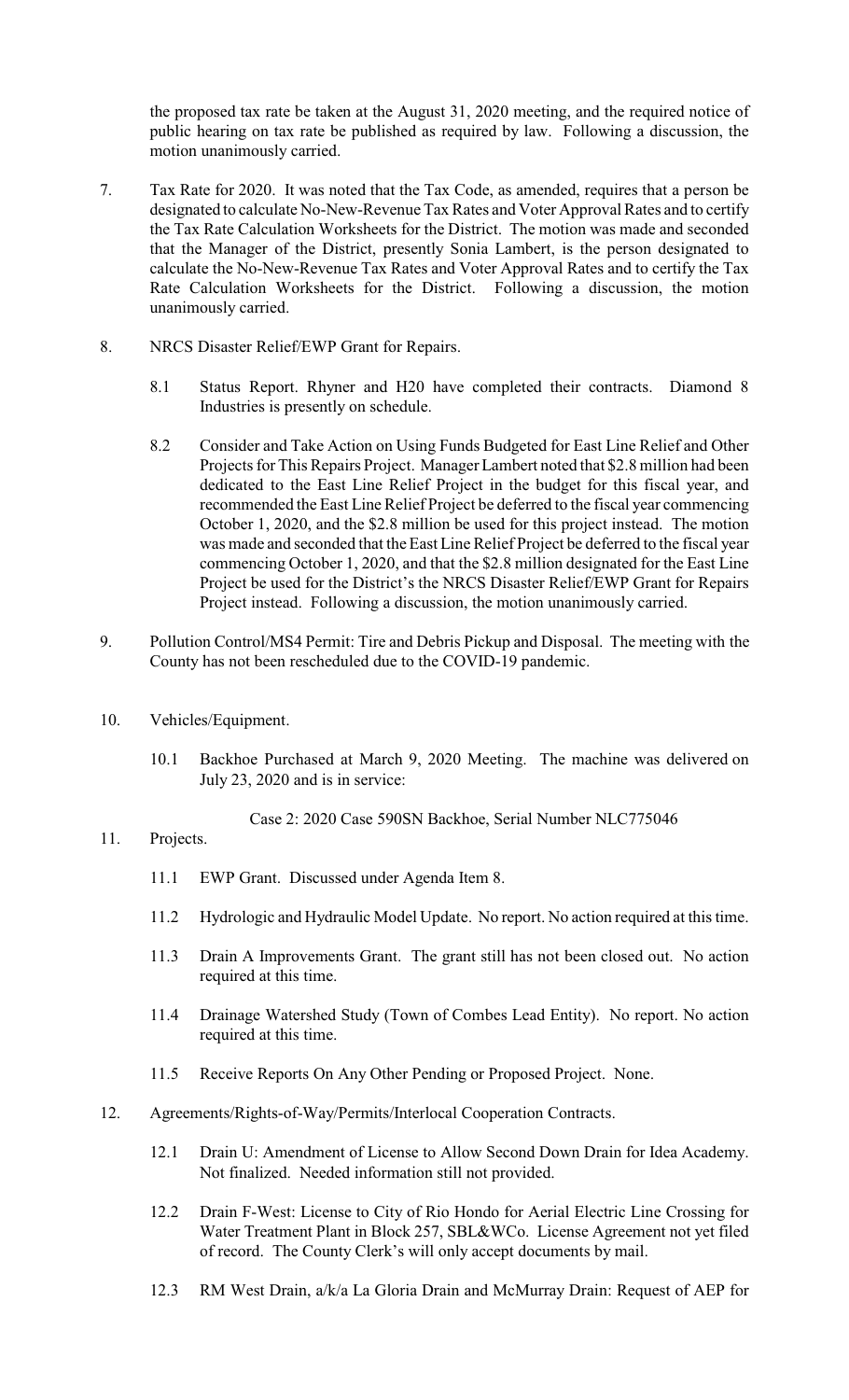Down Drain for Substation to Serve Rayos Del Sol Solar Farm. AEP still has not submitted the signed License Agreement.

- 12.4 Acciona Energy USA Global, LLC–Request for License Agreement For Aerial and Underground Electric Transmission Line Crossings for La Chalupa Wind Farm. Not finalized.
- 12.5 Treasure Hills Relief Drain: Consider and Take Action on Request of UTRGV for Down Drain in Block 179, San Benito Land & Water Co. It was noted that the agenda for the July 8 meeting mentioned only a road crossing. The motion was made and seconded that the request be granted subject to UTRGV signing the District's License Agreement. Following a discussion, the motion unanimously carried.
- 12.6 Drain E-1: Relocation of SBCISD Down Drain Out of Land Owned by District. No change in status.
- 13. Donations. Drain A-6: Eduardo Cañas and Carlos Leal Offer to Donate 80 Foot Wide Strip of Land Dedicated as "Drain Ditch ROW" on Plat of Cañas Subdivision [Cab. 1, Page/Slot 48-A, Map Records]. The donation has not been finalized.
- 14. Reports.
	- 14.1 Financial.
		- (a) Financial Report for Month of July 2020. Presented and reviewed.
		- (b) Financial Report for Fiscal Year Through July 31, 2020. Presented and reviewed.
	- 14.2 Manager. All matters discussed under other Agenda items.
	- 14.3 Attorney. *Cameron County Drainage District No. 3 and Cameron County Irrigation District No. 2, et al. vs. City of San Benito*. Notice has been received that the case is scheduled for submission on August 26, 2020.
	- 14.4 Engineer. All matters discussed under other Agenda items.
	- 14.5 Drain Supervisor. Report of work accomplished in the month of July 2020 presented.
	- 14.6 City of San Benito. No one appeared on behalf of the City.
- 15. Payment of Accounts, Wages, and Directors' Services.
	- 15.1 The motion was made and seconded that issuance of the following checks between the July 13, 2020 meeting and this meeting be ratified:

| 12844 : First Community Bank    | Payroll [07/23/2020]                    | \$30,306.34 |
|---------------------------------|-----------------------------------------|-------------|
| 12845 : Texas Child Support SDU | Employee Wage Withholding-Child Support | \$780.92    |
| 12846 : First Community Bank    | Payroll [08/06/2020]                    | \$31,181.59 |
| 12847 : Texas Child Support SDU | Employee Wage Withholding-Child Support | \$600.92    |
| TOTAL                           |                                         | \$62,869.77 |

Following a discussion, the motion unanimously carried.

15.2 The motion was made and seconded that the following checks be issued:

| 12848 : Advance Professional     | Machine Repairs  | \$572.18    |
|----------------------------------|------------------|-------------|
| 12849: AFLAC                     | Health Insurance | \$50.31     |
| $12850$ : AutoZone               | Machine Repairs  | \$27.89     |
| 12851 : Allstate Insurance Co.   | Insurance        | \$74.67     |
| 12852 : AguaWorks Pipe & Supply  | Pipe Repairs     | \$6,833.00  |
| $12853$ : $AT&T$ Mobility        | Wireless Phone   | \$191.90    |
| 12854 : Blue Cross & Blue Shield | Health Insurance | \$14,883.00 |